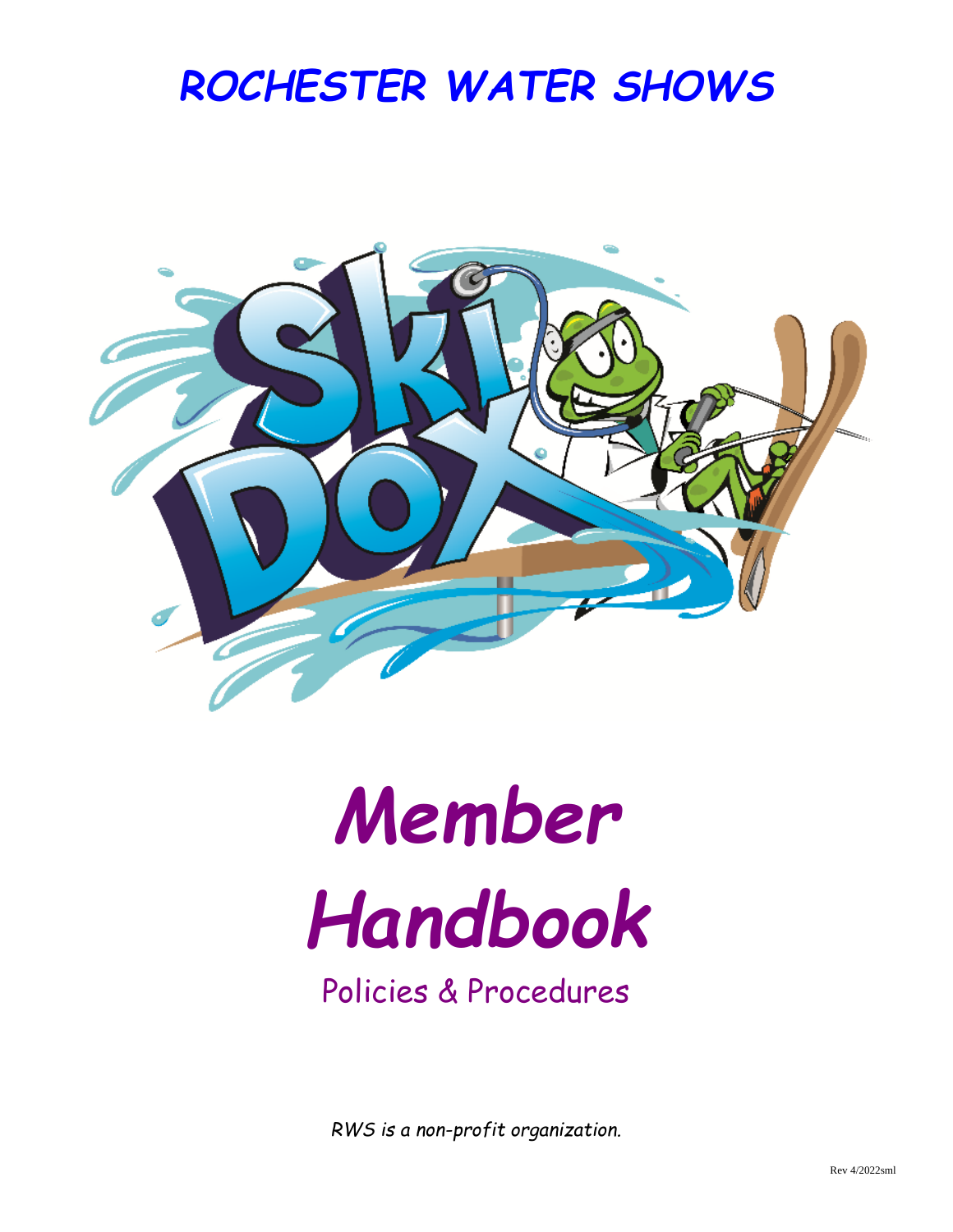#### *How the Club works…*

#### **Board of Directors**

The Board of Directors consists of nine team members. Terms are for two years, except for the position the show director holds, which is for one year. There will usually be 5 new board members each year. After the election, which happens on Labor Day, Board members elect officers among themselves. Officer positions include President, Vice President, Secretary, and Treasurer. Board meetings are open to our members and normally take place on the second Tuesday or Wednesday of each month.

#### **Show Director**

The show director is voted in by members at the general board elections held Labor Day. Potential show directors may ask the board for a time to present their campaign or ideas but are not required to. No prior notice of running for show director is required but is suggested. The show director will hold a voting board position for one year.

#### **Boat Drivers**

The board will make the final decision on boat drivers and who is allowed to drive but will take the show directors opinion heavily. A certified (tested) driver must be present, and driving or instructing within their certified classification, at every scheduled event. A safety coordinator must be present at all practices and shows as well.

#### **Pinners/Observers**

All pinners must be pre-approved by the board (and show director), as well. There will be an initial training process to ensure the pinner understands how the quick release works and the effects on the act being pulled. The *safety* of the persons being towed depends on someone who understands these effects. Acts such as doubles, trios, swivel, jumping, barefooting, etc. may use pinners. There must be an observer in the boat for all practices/shows.

#### **Towing Club Equipment**

The Rochester Water Shows does not carry individual towing insurance on its equipment. Equipment being towed by members is covered under their own personal auto insurance policies. If an accident occurs of any kind, the towing vehicle owner is the one responsible for the claim.

#### **Use of Club Equipment**

Members may use club equipment, including ropes, skis, harnesses, bridles, and wetsuits during practice times and during non-team practice times. Equipment must be checked out beforehand with permission from the show director or the equipment manager and signed out. Borrowed equipment must be returned and checked in, by the next scheduled team event. Any damage or loss of equipment, while on loan, is the responsibility of the borrower and repair or replacement is mandatory. Trailers and sheds may never be left open during nonpractice times.

#### **Use of Personal Equipment**

Members are allowed and encouraged to use their own equipment, if they have it. The club does not claim any responsibility for personal equipment that has been damaged during practices or shows, or that is left in the shed or trailers. Any equipment used during practice and shows behind Club boats must be deemed safe to use by the Safety Coordinator.

#### **Keys to Trailer/Boats/Shed/Gas Tank**

Members who are able to have keys to trailers are the following: All Board Members, Show Directors, Boat drivers, and anyone else the board sees fit to give a key to.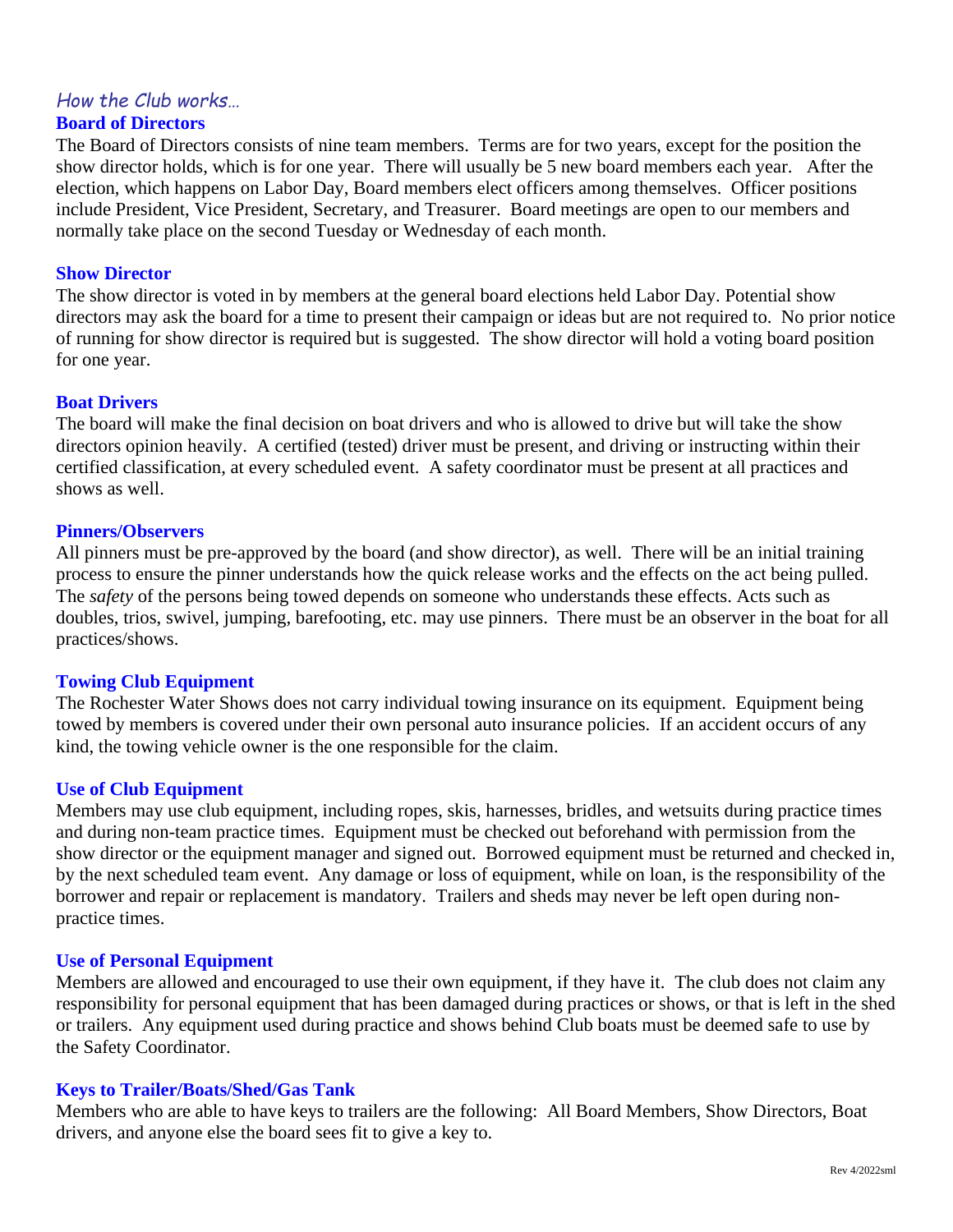#### **Responsibility**

As members of the team, everyone from the newest Development Team member to the most veteran Competition Team member is not only encouraged, but *expected* to help on workdays, beach and site clean-up, ad sales and fundraising, and before and after every show. After the show, there is plenty of time later to visit with your friends and family, and many hands make lighter, easier work.

Normally everyone will be assigned a duty each show night and at road shows to help ensure everything that needs to, gets done. For workdays, if you don't know what to do, ask! And bring work clothes, rakes and gloves.

#### **Public Image**

We are guests on The Pondy property, just like the other members of the public. (See Appendix 1 below for an additional property usage risk waiver.) We share the lake and must respect everyone's right to use it. Please be courteous and helpful of other boaters and patrons of the restaurant. These are our fans and supporters.

Likewise, if you are in public wearing your Ski Team gear, please remember you are ambassadors of the Team and the city of Rochester, and act accordingly. Drive in the area carefully and quietly and keep the swearing down too. The image you portray is often a lasting one.

#### **Alcohol/Drug Policy**

The consumption of drugs and/or alcohol by SkiDox members is prohibited before and during any practice, clinic, show or competition. Please see and sign the separate alcohol / drug policy for further information.

#### **Carry-in Cooler Policy**

No carry-ins of any kind will be allowed on Show nights. Concessions are available on site.

#### **Harassment**

The SkiDox Water Shows enforces a zero-tolerance harassment policy. Any complaints against another member regarding verbal or physical harassment will be addressed to the board of directors for investigation and for action to be taken. Harassment includes sexual, race, color, religion, gender, or age and is defined as any UNWELCOMED Verbal (including insults, name calling, or belittling) or Physical (touching, pushing, staring, or gestures) conduct directed towards any member that has the effect of interfering with or affecting a person's participation in team functions, or creates a hostile, threatening, or offensive environment. Actions can include warnings, barring of certain activities, or termination as a member. Dues will not be refunded.

**Note:** ALL MEMBERS 18 years old and above are required to take SafeSport Training through USA Water Ski. This instruction is free. The first class takes about 90 min to complete. Refreshers take about 20 min.

#### **Safety**

The safety of our members and the people in the vicinity of our shows and practices is our #1 priority. Every member should always keep their safety and that of those around them in mind. The SkiDox Water Shows expects you to develop and maintain a safety-conscious attitude. The Safety Coordinator and his/her assistants can explain any specific safety rules and procedures to you. They also have the authority to stop any member from attempting an act where they feel an unsafe condition could arise. If that is the case, the member is expected to stop immediately. Actions can include warnings, barring of certain activities, or termination as a member. Dues will not be refunded.

No member may be under the influence of alcohol or drugs during or before any show, practice or tournament. Members of age are advised to use discretion afterwards.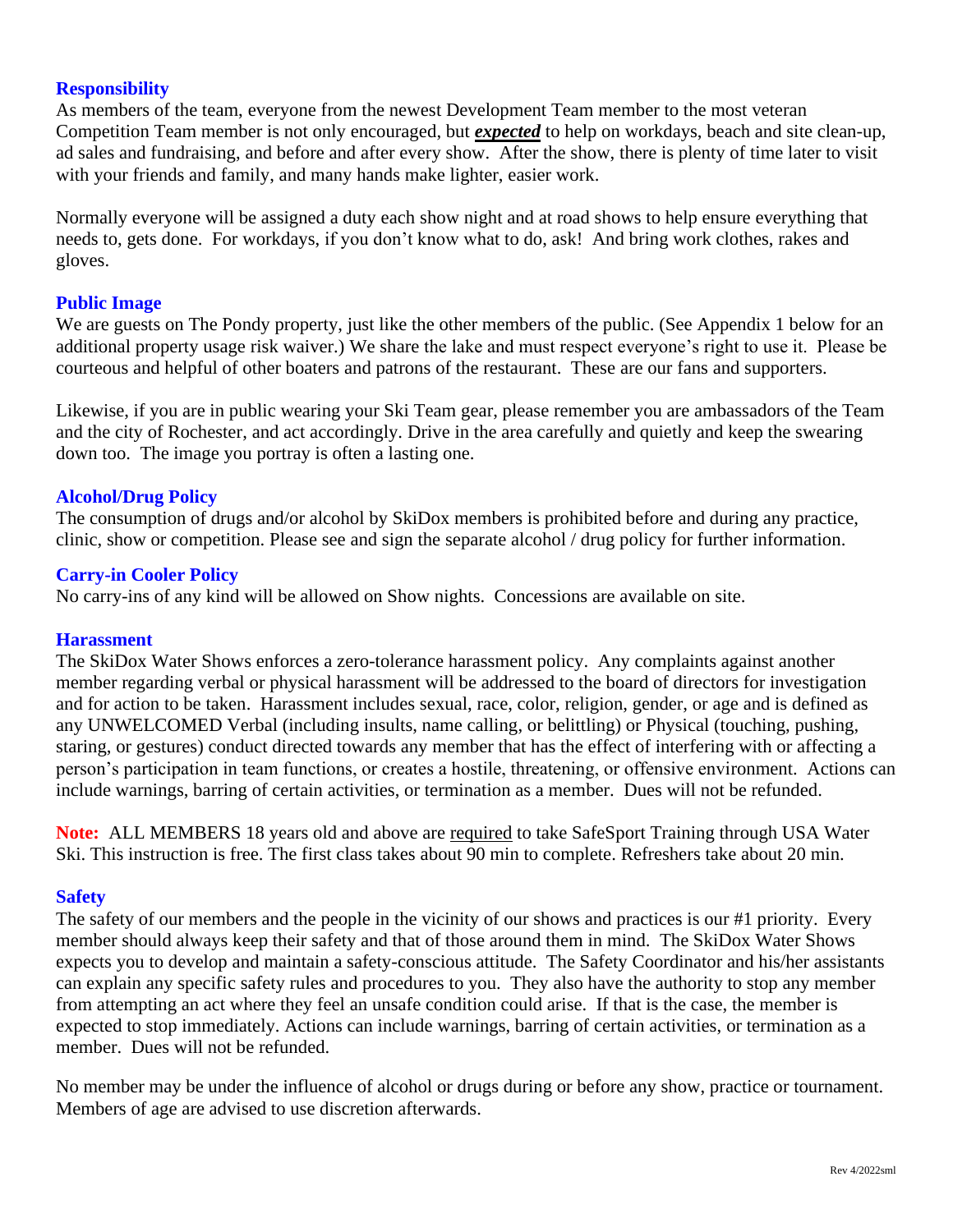**Skier/Boat Driver Hand Signals:** Learn and use the following hand and arm signals. Good communication between the skier and the boat driver (and spotter or pinner) is a must for safe skiing.



- 1. SPEED UP. Boat, go faster. (Thumb pointed up.)
- 2. SLOW DOWN. Slow down the boat. (Thumb pointed down.)
- 3. CUT MOTOR / STOP. Immediately stop the boat and motor(s). (Slashing motion over the neck.) May also be used by the driver or spotter.
- 4. TURN. Turn the boat around. (Circle motion with arm and figure pointed straight up over the head. Then point in the desired direction.) – May also be used by the driver or spotter.
- 5. RETURN TO DOCK / HOME. Turn the boat back towards the dock. (Pat on head with flat hand.)
- 6. OK. The speed and boat path are okay, signals are understood. (Make OK sign.)
- 7. I'M OK. Skier waves until the driver or spotter see that the skier is not hurt. (Wave with one hand in the air, back and forth.) – If a skier does not wave, the driver and spotter will assume they are hurt.
- 8. SKIER HURT / STOP THE SHOW. Cross both arms over the head and wait until driver/spotter sees you. Do not panic. Assist or immobilize the fallen skier if you can without putting yourself in jeopardy due to tangled ropes and boat motors.

#### *How the Show works…*

#### **Practice**

For everyone, there are scheduled practices each week on Monday, Tuesday and Thursday evenings from 6:00 pm until dark. Jump and other specialized practices if needed will be scheduled separately. In addition, Wednesdays may be used for practices until our first show. Watch the website for any deviations for Development Team members. There are also numerous winter practices held throughout the year for all members to participate in. Ask a board member for more details.

The show director oversees all practices and schedules and has the final say (with Board of Directors) in any issues or use of Club boats.

#### **On the Dock**

If you want to ski, get in line with your equipment. If you feel you are not getting your rightful turn, ask the show director or a veteran skier to help you get in line. It can be chaos, and sometimes overlooking someone is not intentional. There will be no horseplay on the dock during practice or the show. Use caution when walking around on the dock as well, and when equipment is not in use, it should be put away. At the end of practice or the show, everyone is expected to help put away equipment and clean up the area.

Be supportive of your team members. Everyone had to learn at some time. And if you are learning, keep a positive attitude and accept critique. And be patient – if you keep practicing, you WILL get better!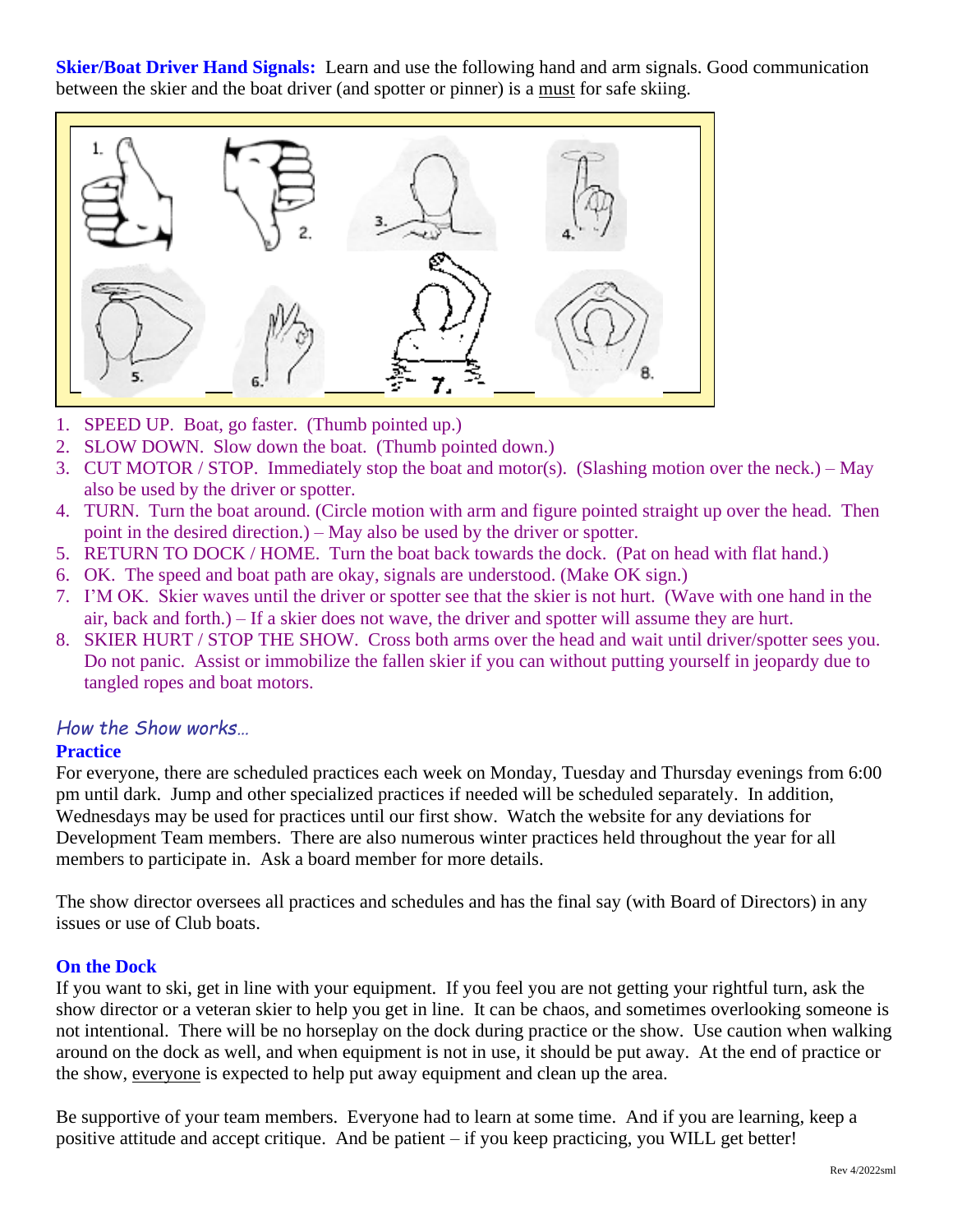#### **Show**

The show begins promptly at 7:00 pm on Wednesdays (6:30 pm in August). Members are expected to be at the show site at least one hour before the show starts to help get things ready. At road shows, members should arrive a minimum of two hours early, or as the show director tells you. Help is needed to put the sound equipment together, set the dock, jump and other equipment, prepare costumes and ropes and get skis and other equipment out of the trailer.

The show will be written by the show director and posted no less than half hour before the show, and then a meeting will be held to run through it and answer any last-minute questions.

#### **Showmanship**

Smile and wave, no matter what happened during the act! You would not be doing the act if you didn't know how to do it and were consistent. But occasionally, falling happens, so when it does, smile and wave. On the landing dock, part of learning the act and getting into the show will be to be able to do the final dances and waves. All members, even those behind the scenes, are expected to help put the finishing touches on the show you just performed in!

#### **Getting in the show**

Practice, practice, practice! Show up and don't be afraid to get wet! If there is a certain act you wish to be in, make sure you can do it without falling (at least 80% of the time) and let the show director know. They will make the final decision, and let you know why. Some practices will key on certain aspects of the show, such as pyramids or jumping. If you want to be involved in those certain acts being practiced that night, make sure you are there! You also need to learn your role in the show if you want to ski the act. This includes learning dances, special waves, or skits as deemed necessary by the show director and the theme committee. When you aren't skiing, you should be getting yourself ready for your next act and then helping others get ready.

If you can't make a show, inform the show director as early as possible. Normally a calendar will hang in the trailer for you to mark your planned absences. You may also use designated apps and programs, like the "Band" app.

Remember – we are a Team! Each individual works together to put on the best show possible!

#### **Support Personnel**

The extras behind the scenes are crucial to making the show run smoothly. At every show, there are several jobs for those who don't ski, or just want to help out. These include helping hook up ropes, assisting the announcer or sound personnel, photography, selling/handing out program books, accepting donations at the gate, hanging costumes, and assisting in the pro shop. If you have a few minutes, please help behind the scenes.

#### **Mentorship Program**

All new members will be assigned a mentor to help them get involved in club activities. Returning members are expected to assist new members and should be available to mentor a new member when requested by the Show Director or Membership Chair.

#### **Fundraising**

All members are required to participate in fundraisers as specified by the Fundraising Committee and Board of Directors.

#### **Program Ads (if done)**

Program ads are due no later than May 15 and should be given to a board member, or the book editor. All ads received and paid in full by May 15 will receive a dues credit to the club member. The member should pay their dues and expect a refund. This is also true for show sponsors. Ad credits are capped when dues are paid in full for you and your immediate family. **Anyone may submit an advertisement for the program book.**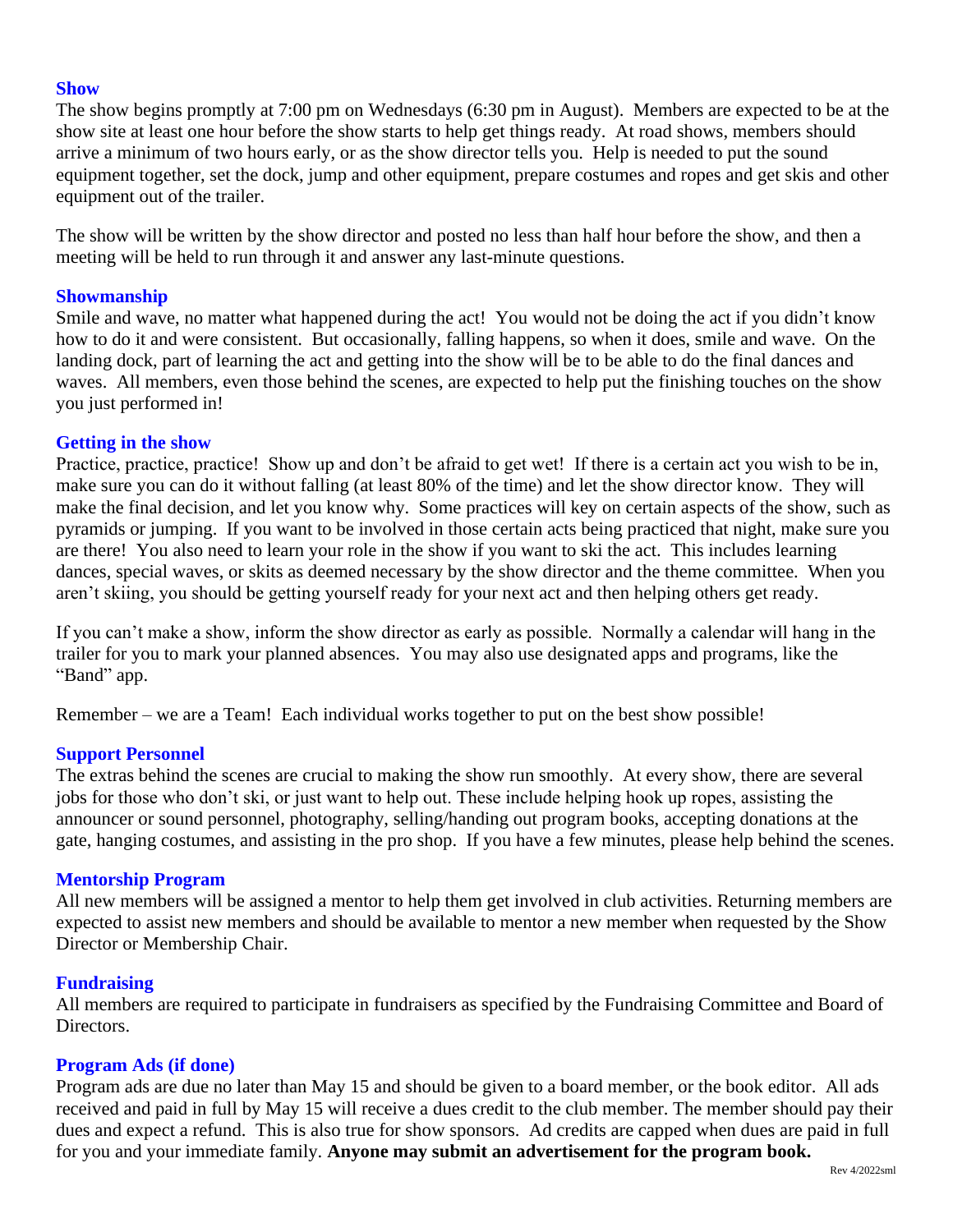#### **Membership – 2022** *(No change! Dues held at 2019 prices!)*

#### 1. Skier Membership –

Single Membership - A single membership per year costs \$100 per person plus USA Water Ski. Dues must be paid in full before the individual is allowed to participate in skiing activities.

Family Membership - A family membership per year costs \$300 plus USA Water Ski. Dues must be paid in full before the family can participate in skiing activities. (See Membership Classification below.)

2. Supporting Membership– Dues: \$25 plus ACTIVE USA Water Ski. This includes all boat drivers, assigned pinners/riders, announcers, sound and gate personnel, parents of minors and others connected with running the show.

3. Alumni/Honorary Membership – Dues: \$25 (No USA required unless you will be on the dock or water or in boats); includes past members and anyone else who wants to be affiliated with RWS.

Early Bird credits may be offered if paid in full by specified dates as determined by the Board of Directors.

#### **Membership Classification**

a. A family membership includes 2 household adults (with no reference to marital status), dependent children and full-time students up to age\* 22.

b. Dependent children 18 years of age\* and older, not enrolled as a full-time student, must join as an individual.

c. Individuals under the age\* of 18 must sign up with a parent or guardian. (17 and under)

d. Anyone enrolled full time in college qualifies for the college discount (bring proof of status).

 $*$  A Persons age (and status) is determined by their age on May  $1<sup>st</sup>$  of the current year.

#### **Miscellaneous**

a. Prorated Dues: Dues will no longer be prorated.

b. Members may work out a payment plan with the Membership Chair or committee. These requests must be presented to the board for approval and will be considered on an individual basis and kept confidential. The treasurer on the board is responsible for keeping record of dues paid.

c. If someone cancels by June 15, they can receive back 2/3 of their dues; otherwise all dues are nonrefundable.

d. Any change in member dues must be voted on by the club and must pass with a majority vote.

All dues will be collected in full along with updated paperwork by the first practice of the year and may be paid to the Membership Chair, or a Board member if that person is not there or available. If paid to a Board member, that Board member will ensure that the Chairperson gets a copy of the paperwork and the exact amount paid.

#### **USA Insurance**

\*\*Each member must carry "**Active**" USA Water Ski Insurance if they want to participate in club practices, shows, or events in which our association fee requires us. These must be paid before the member participates in any club-sanctioned event. Members will not ski until the club has confirmation of USA Water Ski membership (bring a copy of your registration). The Board Secretary or Membership Chair/USA Water ski advisor will be responsible for keeping record of who has USA Water Ski Association membership. Membership with USA is good for one year from when you signed up. Members are responsible to have their own medical insurance, however.

Costs are \$85 for an active membership (single over 26), \$55 active membership (single 25 and below), \$175 for a family head of household and up to four other active family members (under 17) after that. More information may be found on the website: [www.usawaterski.org.](http://www.usawaterski.org/)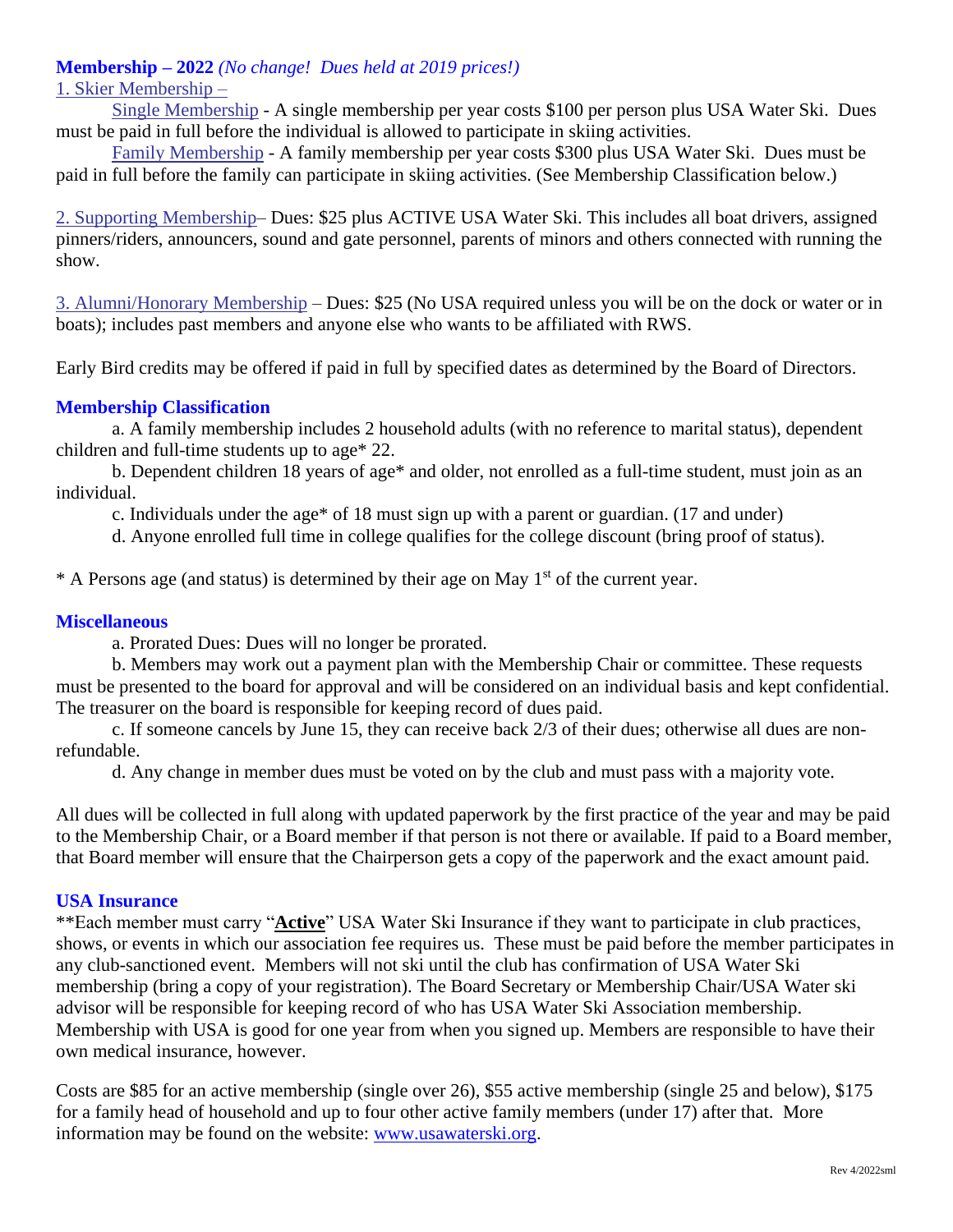## 2022 Membership Application

| (Head of Household)                        |                                                                                                                    |  |                                                                                                                                                                                                                                                                                              |                                                       |  |
|--------------------------------------------|--------------------------------------------------------------------------------------------------------------------|--|----------------------------------------------------------------------------------------------------------------------------------------------------------------------------------------------------------------------------------------------------------------------------------------------|-------------------------------------------------------|--|
|                                            |                                                                                                                    |  |                                                                                                                                                                                                                                                                                              |                                                       |  |
|                                            |                                                                                                                    |  |                                                                                                                                                                                                                                                                                              |                                                       |  |
|                                            | We Prefer to Email. If you don't have email, do you prefer: $\Box$ Mail $\Box$ Phone $\Box$ Cell (Call/Text)       |  |                                                                                                                                                                                                                                                                                              |                                                       |  |
| Additional Family Members (if applicable): |                                                                                                                    |  |                                                                                                                                                                                                                                                                                              | The team runs on volunteer help! Which                |  |
|                                            | 2. Name: _______________________ Birthdate: _________________                                                      |  | committee would you like to help on? (Choose<br>at least one; number #1, #2 #3 preferences.)<br>Costumes-Repair/Care __ L2Ski Assistance<br>___ Theme/Music/Sound ____ Development Team<br>___ Dock/Equipment Repair ___ Marketing/Fundraising<br>Site Maintenance/Gate __ Ski & Rope Upkeep |                                                       |  |
|                                            | 3. Name: _______________________ Birthdate: __________________                                                     |  |                                                                                                                                                                                                                                                                                              |                                                       |  |
|                                            | 4. Name: ________________________ Birthdate: ___________________________________                                   |  |                                                                                                                                                                                                                                                                                              |                                                       |  |
|                                            | 5. Name: ________________________ Birthdate: ___________                                                           |  |                                                                                                                                                                                                                                                                                              |                                                       |  |
|                                            |                                                                                                                    |  |                                                                                                                                                                                                                                                                                              |                                                       |  |
|                                            | Date of Membership Application: _____________                                                                      |  |                                                                                                                                                                                                                                                                                              | I/We will do/have done free SafeSport Training (18s+) |  |
| <b>Type of Membership:</b>                 |                                                                                                                    |  |                                                                                                                                                                                                                                                                                              |                                                       |  |
|                                            | Skier: $\longrightarrow$ Individual (\$100) $\Box$ Family (\$300) $\Box$ Supporting (\$25)                         |  |                                                                                                                                                                                                                                                                                              |                                                       |  |
| _ Alumni (\$25)                            |                                                                                                                    |  |                                                                                                                                                                                                                                                                                              | SUBTOTAL DUES: ___________                            |  |
|                                            | USA Water Ski Association Fee: (* indicate active members above with a star)                                       |  |                                                                                                                                                                                                                                                                                              |                                                       |  |
|                                            | □ Family (\$175-up to 6, 17yoa & under)   □ Individual (\$85/\$55-under 25yoa)                                     |  |                                                                                                                                                                                                                                                                                              | $\Box$ Already Paid (\$0)                             |  |
|                                            | □ Supporting/GR (\$20 or \$40)                                                                                     |  |                                                                                                                                                                                                                                                                                              |                                                       |  |
|                                            |                                                                                                                    |  |                                                                                                                                                                                                                                                                                              |                                                       |  |
|                                            | $\Box$ I/We have read and understand the Skier Handbook. $\Box$ I/We have read and signed the Drug/Alcohol Policy. |  |                                                                                                                                                                                                                                                                                              |                                                       |  |
|                                            | $\Box$ I/We agree to allow RWS to use my/our photos for promotion purposes (ie Website, Program Book, etc).        |  |                                                                                                                                                                                                                                                                                              |                                                       |  |
|                                            |                                                                                                                    |  |                                                                                                                                                                                                                                                                                              |                                                       |  |
|                                            |                                                                                                                    |  |                                                                                                                                                                                                                                                                                              |                                                       |  |
|                                            | TOTAL DUE: PAID PAID CC/Cash/Check Collected by: PMT3: PMT3: PMT4:                                                 |  |                                                                                                                                                                                                                                                                                              |                                                       |  |

*Dues may also be mailed to: Rochester Water Shows Ski Dox - PO Box 231 – Oronoco, MN 55960*